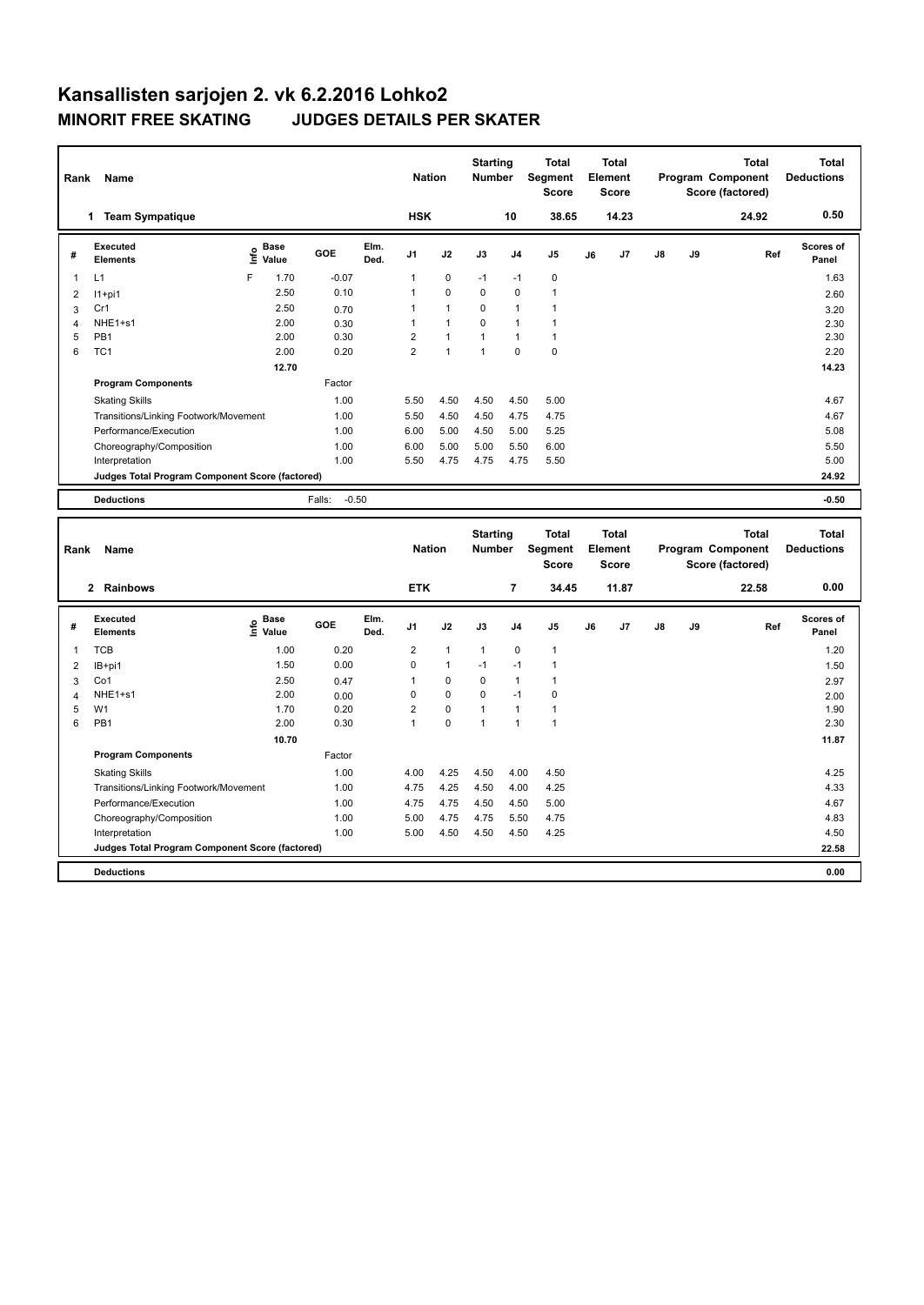| Rank           | Name                                            |                                  |                   |              | <b>Nation</b>  |              | <b>Starting</b><br>Number |                | <b>Total</b><br>Segment<br><b>Score</b> |    | <b>Total</b><br>Element<br><b>Score</b> |    |    | <b>Total</b><br>Program Component<br>Score (factored) | <b>Total</b><br><b>Deductions</b> |
|----------------|-------------------------------------------------|----------------------------------|-------------------|--------------|----------------|--------------|---------------------------|----------------|-----------------------------------------|----|-----------------------------------------|----|----|-------------------------------------------------------|-----------------------------------|
|                | 3 Sunny Steps                                   |                                  |                   |              | <b>EVT</b>     |              |                           | 9              | 33.81                                   |    | 11.30                                   |    |    | 23.01                                                 | 0.50                              |
| #              | Executed<br><b>Elements</b>                     | <b>Base</b><br>e Base<br>⊆ Value | GOE               | Elm.<br>Ded. | J <sub>1</sub> | J2           | J3                        | J <sub>4</sub> | J <sub>5</sub>                          | J6 | J7                                      | J8 | J9 | Ref                                                   | <b>Scores of</b><br>Panel         |
| 1              | Cr1                                             | 2.50                             | 0.70              |              | 2              | $\mathbf{1}$ | 1                         | $\mathbf{1}$   | $-1$                                    |    |                                         |    |    |                                                       | 3.20                              |
| $\overline{2}$ | <b>TCB</b>                                      | 1.00                             | 0.20              |              | $\mathbf{1}$   | $\mathbf{1}$ | 1                         | $\overline{1}$ | $\mathbf{1}$                            |    |                                         |    |    |                                                       | 1.20                              |
| 3              | PB1                                             | 2.00                             | 0.00              |              | 0              | 0            | 1                         | $\mathbf 0$    | $\mathbf 0$                             |    |                                         |    |    |                                                       | 2.00                              |
| 4              | L1                                              | 1.70                             | 0.20              |              | $\overline{2}$ | $\mathbf 0$  | 1                         | $\mathbf{1}$   | $\mathbf{1}$                            |    |                                         |    |    |                                                       | 1.90                              |
| 5              | IB+pi1                                          | F<br>1.50                        | $-0.20$           |              | $-1$           | $-1$         | $-1$                      | $\mathbf 0$    | $-1$                                    |    |                                         |    |    |                                                       | 1.30                              |
| 6              | NHE1+sB                                         | 1.70                             | 0.00              |              | $\mathbf 0$    | 0            | 0                         | $\mathbf 0$    | $\mathbf 0$                             |    |                                         |    |    |                                                       | 1.70                              |
|                |                                                 | 10.40                            |                   |              |                |              |                           |                |                                         |    |                                         |    |    |                                                       | 11.30                             |
|                | <b>Program Components</b>                       |                                  | Factor            |              |                |              |                           |                |                                         |    |                                         |    |    |                                                       |                                   |
|                | <b>Skating Skills</b>                           |                                  | 1.00              |              | 4.50           | 4.00         | 4.50                      | 4.50           | 4.25                                    |    |                                         |    |    |                                                       | 4.42                              |
|                | Transitions/Linking Footwork/Movement           |                                  | 1.00              |              | 4.75           | 3.75         | 4.25                      | 5.00           | 4.50                                    |    |                                         |    |    |                                                       | 4.50                              |
|                | Performance/Execution                           |                                  | 1.00              |              | 4.50           | 4.75         | 4.25                      | 5.00           | 4.75                                    |    |                                         |    |    |                                                       | 4.67                              |
|                | Choreography/Composition                        |                                  | 1.00              |              | 4.75           | 4.00         | 4.00                      | 6.00           | 5.25                                    |    |                                         |    |    |                                                       | 4.67                              |
|                | Interpretation                                  |                                  | 1.00              |              | 5.25           | 4.25         | 4.25                      | 5.00           | 5.00                                    |    |                                         |    |    |                                                       | 4.75                              |
|                | Judges Total Program Component Score (factored) |                                  |                   |              |                |              |                           |                |                                         |    |                                         |    |    |                                                       | 23.01                             |
|                | <b>Deductions</b>                               |                                  | $-0.50$<br>Falls: |              |                |              |                           |                |                                         |    |                                         |    |    |                                                       | $-0.50$                           |
|                |                                                 |                                  |                   |              |                |              |                           |                |                                         |    |                                         |    |    |                                                       |                                   |
|                |                                                 |                                  |                   |              |                |              | <b>Starting</b>           |                | Total                                   |    | <b>Total</b>                            |    |    | Total                                                 |                                   |
| Rank           | Name                                            |                                  |                   |              |                |              |                           |                |                                         |    |                                         |    |    |                                                       |                                   |
|                |                                                 |                                  |                   |              | <b>Nation</b>  |              | <b>Number</b>             |                | Segment                                 |    | Element                                 |    |    | Program Component                                     | <b>Total</b><br><b>Deductions</b> |
|                |                                                 |                                  |                   |              |                |              |                           |                | <b>Score</b>                            |    | <b>Score</b>                            |    |    | Score (factored)                                      |                                   |
|                | 4 Team Minion                                   |                                  |                   |              | <b>PORIT</b>   |              |                           | 3              | 33.05                                   |    | 11.80                                   |    |    | 21.25                                                 | 0.00                              |
|                |                                                 |                                  |                   |              |                |              |                           |                |                                         |    |                                         |    |    |                                                       |                                   |
| #              | <b>Executed</b><br><b>Elements</b>              | e Base<br>E Value                | GOE               | Elm.<br>Ded. | J1             | J2           | J3                        | J <sub>4</sub> | J5                                      | J6 | J7                                      | J8 | J9 | Ref                                                   | Scores of<br>Panel                |
| 1              | PB <sub>1</sub>                                 | 2.00                             | 0.20              |              | 1              | $\mathbf{1}$ | 0                         | $\mathbf 0$    | $\mathbf{1}$                            |    |                                         |    |    |                                                       | 2.20                              |
| $\overline{2}$ | TC <sub>1</sub>                                 | 2.00                             | 0.00              |              | 0              | $\mathbf 0$  | 0                         | $\mathbf 0$    | $\mathbf 0$                             |    |                                         |    |    |                                                       | 2.00                              |
| 3              | $11 + piB$                                      | 2.00                             | $-0.20$           |              | $-1$           | $-1$         | $-1$                      | $\mathbf 0$    | $\mathbf 0$                             |    |                                         |    |    |                                                       | 1.80                              |
| $\overline{4}$ | NHE1+sB                                         | 1.70                             | $-0.20$           |              | $-1$           | $-1$         | $-1$                      | $\mathbf 0$    | $\mathbf 0$                             |    |                                         |    |    |                                                       | 1.50                              |
| 5              | W <sub>1</sub>                                  | 1.70                             | 0.20              |              | $\mathbf{1}$   | $\mathbf{1}$ | $\mathbf{1}$              | $\mathbf{1}$   | $\mathbf{1}$                            |    |                                         |    |    |                                                       | 1.90                              |
| 6              | Co1                                             | 2.50                             | $-0.10$           |              | $\mathbf{1}$   | $-1$         | $-1$                      | $\mathbf 0$    | $\mathbf 0$                             |    |                                         |    |    |                                                       | 2.40                              |
|                |                                                 | 11.90                            |                   |              |                |              |                           |                |                                         |    |                                         |    |    |                                                       | 11.80                             |
|                | <b>Program Components</b>                       |                                  | Factor            |              |                |              |                           |                |                                         |    |                                         |    |    |                                                       |                                   |
|                | <b>Skating Skills</b>                           |                                  | 1.00              |              | 3.50           | 3.00         | 4.50                      | 4.25           | 4.00                                    |    |                                         |    |    |                                                       | 3.92                              |
|                | Transitions/Linking Footwork/Movement           |                                  | 1.00              |              | 3.50           | 2.75         | 3.75                      | 4.00           | 4.25                                    |    |                                         |    |    |                                                       | 3.75                              |
|                | Performance/Execution                           |                                  | 1.00              |              | 4.50           | 3.50         | 4.25                      | 4.50           | 4.25                                    |    |                                         |    |    |                                                       | 4.33                              |
|                | Choreography/Composition                        |                                  | 1.00              |              | 5.50           | 3.25         | 4.25                      | 5.00           | 5.00                                    |    |                                         |    |    |                                                       | 4.75                              |
|                | Interpretation                                  |                                  | 1.00              |              | 5.00           | 2.75         | 4.25                      | 4.50           | 4.75                                    |    |                                         |    |    |                                                       | 4.50                              |

**Deductions 0.00**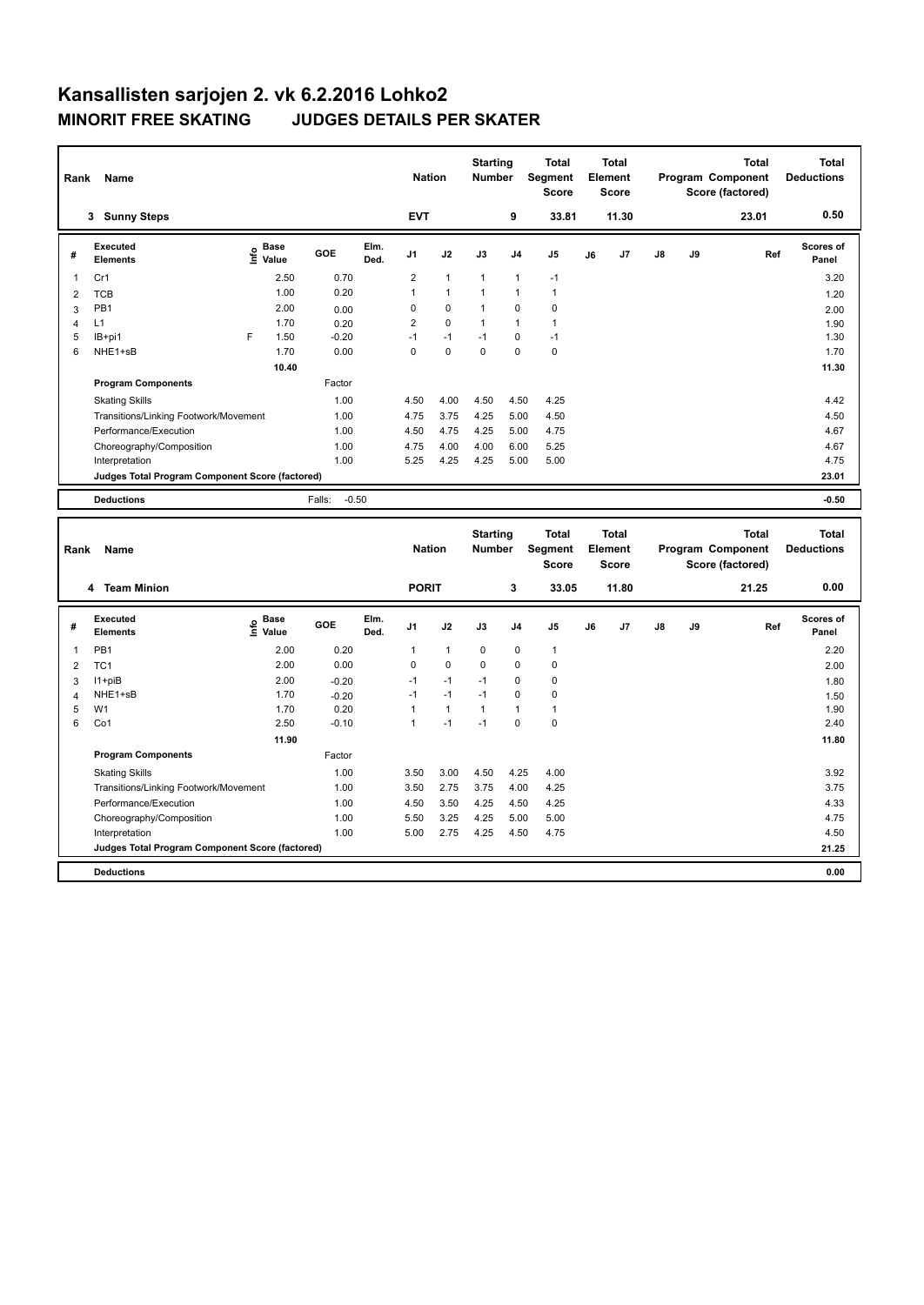| Rank                | Name                                                           |                           |                 |              | <b>Nation</b>       |                         | <b>Starting</b><br>Number        |                             | <b>Total</b><br>Segment<br><b>Score</b> |    | <b>Total</b><br>Element<br><b>Score</b> |    |    | <b>Total</b><br>Program Component<br>Score (factored) | <b>Total</b><br><b>Deductions</b> |
|---------------------|----------------------------------------------------------------|---------------------------|-----------------|--------------|---------------------|-------------------------|----------------------------------|-----------------------------|-----------------------------------------|----|-----------------------------------------|----|----|-------------------------------------------------------|-----------------------------------|
|                     | 5 Sunlights                                                    |                           |                 |              | <b>HL</b>           |                         |                                  | 5                           | 32.73                                   |    | 11.40                                   |    |    | 21.83                                                 | 0.50                              |
| #                   | <b>Executed</b><br><b>Elements</b>                             | Base<br>e Base<br>E Value | <b>GOE</b>      | Elm.<br>Ded. | J1                  | J2                      | J3                               | J4                          | J5                                      | J6 | J7                                      | J8 | J9 | Ref                                                   | Scores of<br>Panel                |
| $\mathbf{1}$        | L1                                                             | 1.70                      | 0.13            |              | $\overline{2}$      | $\pmb{0}$               | $\mathbf 0$                      | $\mathbf{1}$                | $\mathbf{1}$                            |    |                                         |    |    |                                                       | 1.83                              |
| $\overline{2}$      | NHE1+s1                                                        | 2.00                      | 0.00            |              | 0                   | $\mathbf{1}$            | 0                                | $\mathbf 0$                 | 0                                       |    |                                         |    |    |                                                       | 2.00                              |
| 3                   | $11+pi1$                                                       | 2.50                      | 0.00            |              | $-1$                | 0                       | 0                                | $\mathbf 0$                 | $\mathbf{1}$                            |    |                                         |    |    |                                                       | 2.50                              |
| $\overline{4}$      | <b>TCB</b>                                                     | 1.00                      | 0.07            |              | $-1$                | $\mathbf{1}$            | 0                                | $\mathbf 0$                 | $\mathbf{1}$                            |    |                                         |    |    |                                                       | 1.07                              |
| 5                   | PB1                                                            | F<br>2.00                 | $-0.40$         |              | $-2$                | 0                       | $-1$                             | $-2$                        | $-1$                                    |    |                                         |    |    |                                                       | 1.60                              |
| 6                   | Cr1                                                            | 2.50                      | $-0.10$         |              | $-1$                | $-1$                    | 0                                | $\mathbf{1}$                | $\pmb{0}$                               |    |                                         |    |    |                                                       | 2.40                              |
|                     |                                                                | 11.70                     |                 |              |                     |                         |                                  |                             |                                         |    |                                         |    |    |                                                       | 11.40                             |
|                     | <b>Program Components</b>                                      |                           | Factor          |              |                     |                         |                                  |                             |                                         |    |                                         |    |    |                                                       |                                   |
|                     | <b>Skating Skills</b>                                          |                           | 1.00            |              | 5.00                | 4.00                    | 4.25                             | 4.50                        | 4.25                                    |    |                                         |    |    |                                                       | 4.33                              |
|                     | Transitions/Linking Footwork/Movement                          |                           | 1.00            |              | 4.50                | 3.75                    | 4.50                             | 3.50                        | 4.50                                    |    |                                         |    |    |                                                       | 4.25                              |
|                     | Performance/Execution                                          |                           | 1.00            |              | 4.50                | 4.75                    | 4.25                             | 4.50                        | 4.75                                    |    |                                         |    |    |                                                       | 4.58                              |
|                     | Choreography/Composition                                       |                           | 1.00            |              | 4.00                | 4.50                    | 4.50                             | 4.50                        | 5.25                                    |    |                                         |    |    |                                                       | 4.50                              |
|                     | Interpretation                                                 |                           | 1.00            |              | 3.75                | 4.50                    | 4.25                             | 3.75                        | 5.00                                    |    |                                         |    |    |                                                       | 4.17                              |
|                     | Judges Total Program Component Score (factored)                |                           |                 |              |                     |                         |                                  |                             |                                         |    |                                         |    |    |                                                       | 21.83                             |
|                     |                                                                |                           |                 |              |                     |                         |                                  |                             |                                         |    |                                         |    |    |                                                       |                                   |
|                     | <b>Deductions</b>                                              |                           | Falls:          | $-0.50$      |                     |                         |                                  |                             |                                         |    |                                         |    |    |                                                       | $-0.50$                           |
|                     |                                                                |                           |                 |              |                     |                         |                                  |                             |                                         |    |                                         |    |    |                                                       |                                   |
| Rank                | Name                                                           |                           |                 |              | <b>Nation</b>       |                         | <b>Starting</b><br><b>Number</b> |                             | <b>Total</b><br>Segment<br><b>Score</b> |    | <b>Total</b><br>Element<br><b>Score</b> |    |    | <b>Total</b><br>Program Component<br>Score (factored) | <b>Total</b><br><b>Deductions</b> |
|                     | 6 StarBlades                                                   |                           |                 |              | <b>TAPTL</b>        |                         |                                  | 4                           | 32.25                                   |    | 12.17                                   |    |    | 20.08                                                 | 0.00                              |
| #                   | <b>Executed</b><br><b>Elements</b>                             |                           | GOE             | Elm.<br>Ded. | J1                  | J2                      | J3                               | J4                          | J <sub>5</sub>                          | J6 | J7                                      | J8 | J9 | Ref                                                   | Scores of<br>Panel                |
| -1                  |                                                                | $E$ Base<br>E Value       |                 |              |                     |                         |                                  |                             |                                         |    |                                         |    |    |                                                       |                                   |
|                     | Cr1                                                            | 2.50                      | 0.70            |              | $\overline{2}$<br>1 | $\mathbf{1}$<br>$-1$    | 0<br>0                           | $\mathbf{1}$<br>$\mathbf 0$ | $\mathbf{1}$<br>$\mathbf 0$             |    |                                         |    |    |                                                       | 3.20                              |
| $\overline{2}$      | PB1                                                            | 2.00                      | 0.00            |              |                     |                         |                                  |                             |                                         |    |                                         |    |    |                                                       | 2.00                              |
| 3                   | <b>TCB</b><br>$11+pi1$                                         | 1.00<br>2.50              | 0.07            |              | 1<br>$\mathbf 0$    | $\mathbf 0$<br>$\Omega$ | 0<br>0                           | $\mathbf{1}$<br>$-1$        | $\pmb{0}$<br>$\mathbf 0$                |    |                                         |    |    |                                                       | 1.07                              |
| $\overline{4}$<br>5 |                                                                |                           | 0.00            |              | $-1$                | 0                       | $-1$                             | $-1$                        | $-1$                                    |    |                                         |    |    |                                                       | 2.50                              |
| 6                   | NHE1+s1<br>W <sub>1</sub>                                      | 2.00<br>1.70              | $-0.30$<br>0.00 |              | $\mathbf 0$         | $-1$                    | $\mathbf 0$                      | $\mathbf 0$                 | $\mathbf 0$                             |    |                                         |    |    |                                                       | 1.70<br>1.70                      |
|                     |                                                                | 11.70                     |                 |              |                     |                         |                                  |                             |                                         |    |                                         |    |    |                                                       | 12.17                             |
|                     | <b>Program Components</b>                                      |                           | Factor          |              |                     |                         |                                  |                             |                                         |    |                                         |    |    |                                                       |                                   |
|                     |                                                                |                           |                 |              |                     |                         |                                  |                             |                                         |    |                                         |    |    |                                                       |                                   |
|                     | <b>Skating Skills</b>                                          |                           | 1.00<br>1.00    |              | 3.75<br>4.25        | 3.25<br>3.50            | 4.00<br>4.50                     | 4.00<br>4.25                | 3.75<br>4.00                            |    |                                         |    |    |                                                       | 3.83<br>4.17                      |
|                     | Transitions/Linking Footwork/Movement<br>Performance/Execution |                           | 1.00            |              | 3.50                | 3.25                    | 4.00                             | 4.00                        | 4.00                                    |    |                                         |    |    |                                                       | 3.83                              |

Interpretation 1.00 3.75 3.50 4.00 3.50 4.75 3.75

**Judges Total Program Component Score (factored) 20.08**

**Deductions 0.00**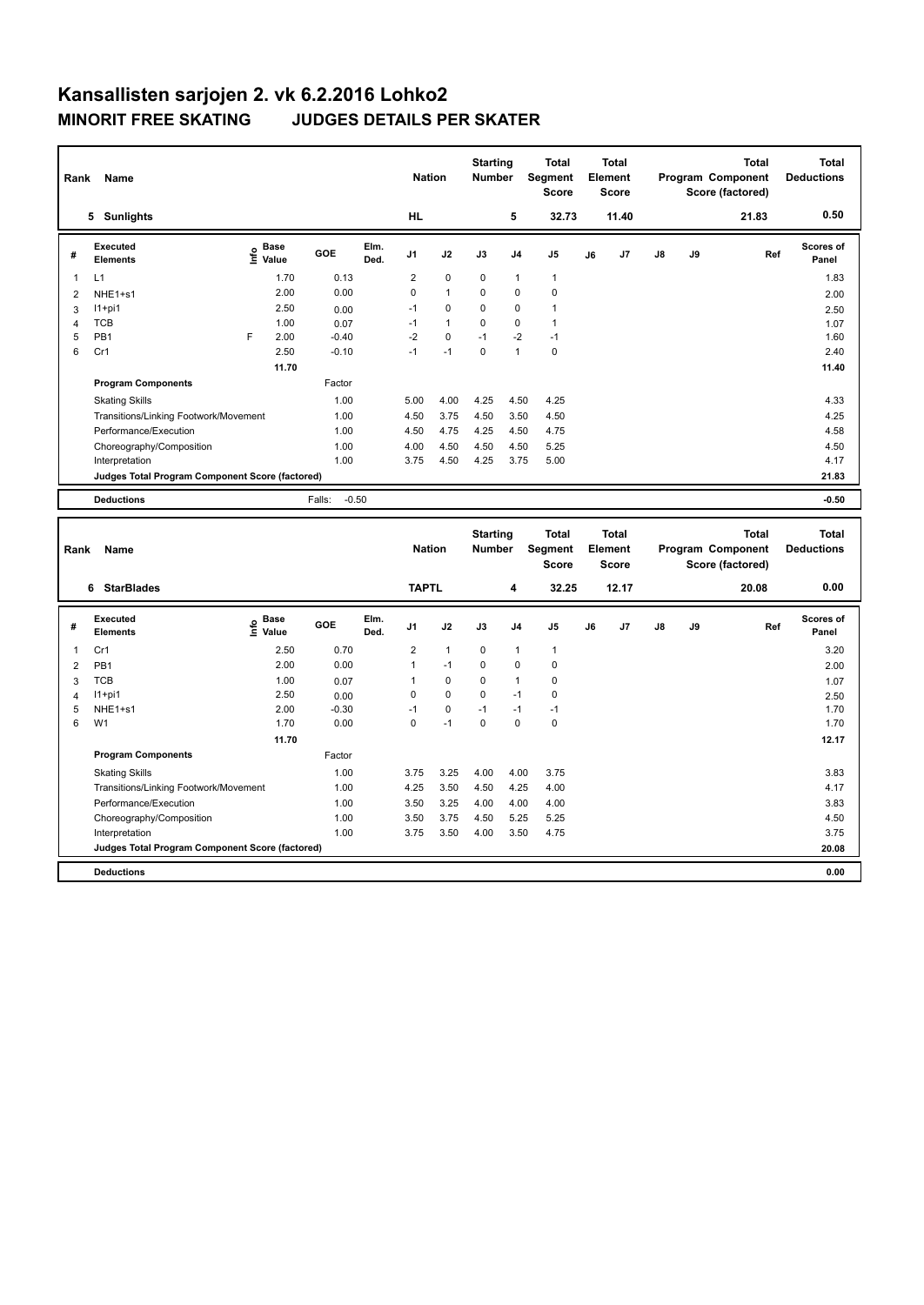| Rank         | <b>Name</b>                                     |                              |         |              | <b>Nation</b>  |             | <b>Starting</b><br><b>Number</b> |                | Total<br>Segment<br><b>Score</b>        |    | <b>Total</b><br>Element<br><b>Score</b> |    |    | <b>Total</b><br>Program Component<br>Score (factored) |     | Total<br><b>Deductions</b>        |
|--------------|-------------------------------------------------|------------------------------|---------|--------------|----------------|-------------|----------------------------------|----------------|-----------------------------------------|----|-----------------------------------------|----|----|-------------------------------------------------------|-----|-----------------------------------|
|              | 7 Team Ice Mist                                 |                              |         |              | <b>JTL</b>     |             |                                  | 1              | 29.73                                   |    | 11.90                                   |    |    | 17.83                                                 |     | 0.00                              |
| #            | Executed<br><b>Elements</b>                     | <b>Base</b><br>lnfo<br>Value | GOE     | Elm.<br>Ded. | J <sub>1</sub> | J2          | J3                               | J <sub>4</sub> | J <sub>5</sub>                          | J6 | J <sub>7</sub>                          | J8 | J9 |                                                       | Ref | Scores of<br>Panel                |
| $\mathbf{1}$ | Cr1                                             | 2.50                         | 0.00    |              | 0              | $\mathbf 0$ | $\mathbf 0$                      | 1              | 0                                       |    |                                         |    |    |                                                       |     | 2.50                              |
| 2            | PB <sub>1</sub>                                 | 2.00                         | $-0.10$ |              | 1              | $-1$        | $-1$                             | $\mathbf 0$    | $\mathbf 0$                             |    |                                         |    |    |                                                       |     | 1.90                              |
| 3            | NHE1+S1                                         | 2.00                         | $-0.10$ |              | 0              | $-1$        | $-1$                             | $\mathbf 0$    | $\mathbf 0$                             |    |                                         |    |    |                                                       |     | 1.90                              |
| 4            | W1                                              | 1.70                         | 0.00    |              |                | $\Omega$    | $\Omega$                         | $\mathbf 0$    | $\mathbf 0$                             |    |                                         |    |    |                                                       |     | 1.70                              |
| 5            | TC <sub>1</sub>                                 | 2.00                         | 0.00    |              | $-1$           | $\pmb{0}$   | $\Omega$                         | $\mathbf 0$    | $\mathbf{1}$                            |    |                                         |    |    |                                                       |     | 2.00                              |
| 6            | $11+PI1$                                        | 2.50                         | $-0.60$ |              | $-2$           | $-2$        | $-2$                             | $-2$           | $-1$                                    |    |                                         |    |    |                                                       |     | 1.90                              |
|              |                                                 | 12.70                        |         |              |                |             |                                  |                |                                         |    |                                         |    |    |                                                       |     | 11.90                             |
|              | <b>Program Components</b>                       |                              | Factor  |              |                |             |                                  |                |                                         |    |                                         |    |    |                                                       |     |                                   |
|              | <b>Skating Skills</b>                           |                              | 1.00    |              | 3.75           | 2.50        | 3.50                             | 3.50           | 3.50                                    |    |                                         |    |    |                                                       |     | 3.50                              |
|              | Transitions/Linking Footwork/Movement           |                              | 1.00    |              | 3.00           | 2.25        | 3.25                             | 3.25           | 3.25                                    |    |                                         |    |    |                                                       |     | 3.17                              |
|              | Performance/Execution                           |                              | 1.00    |              | 4.00           | 2.50        | 3.50                             | 4.25           | 4.00                                    |    |                                         |    |    |                                                       |     | 3.83                              |
|              | Choreography/Composition                        |                              | 1.00    |              | 3.50           | 2.75        | 3.75                             | 4.00           | 4.25                                    |    |                                         |    |    |                                                       |     | 3.75                              |
|              | Interpretation                                  |                              | 1.00    |              | 3.50           | 2.75        | 3.75                             | 3.50           | 4.00                                    |    |                                         |    |    |                                                       |     | 3.58                              |
|              | Judges Total Program Component Score (factored) |                              |         |              |                |             |                                  |                |                                         |    |                                         |    |    |                                                       |     | 17.83                             |
|              | <b>Deductions</b>                               |                              |         |              |                |             |                                  |                |                                         |    |                                         |    |    |                                                       |     | 0.00                              |
| Rank         | <b>Name</b>                                     |                              |         |              | <b>Nation</b>  |             | <b>Starting</b><br><b>Number</b> |                | <b>Total</b><br>Segment<br><b>Score</b> |    | <b>Total</b><br>Element<br><b>Score</b> |    |    | <b>Total</b><br>Program Component<br>Score (factored) |     | <b>Total</b><br><b>Deductions</b> |

|                |                                                 |      |                      |                   |              |                |      |      |                | <b>Score</b> |    | <b>Score</b> |               |    | Score (factored) |                    |
|----------------|-------------------------------------------------|------|----------------------|-------------------|--------------|----------------|------|------|----------------|--------------|----|--------------|---------------|----|------------------|--------------------|
|                | <b>Ad Astra</b><br>8                            |      |                      |                   |              | <b>PTL</b>     |      |      | $\overline{2}$ | 28.85        |    | 11.10        |               |    | 18.25            | 0.50               |
| #              | Executed<br><b>Elements</b>                     | Info | <b>Base</b><br>Value | <b>GOE</b>        | Elm.<br>Ded. | J <sub>1</sub> | J2   | J3   | J <sub>4</sub> | J5           | J6 | J7           | $\mathsf{J}8$ | J9 | Ref              | Scores of<br>Panel |
| $\overline{1}$ | PB1                                             |      | 2.00                 | $-0.10$           |              | 0              | 0    | $-1$ | $-1$           | 0            |    |              |               |    |                  | 1.90               |
| 2              | $11+pi1$                                        | F    | 2.50                 | $-0.60$           |              | $-2$           | $-2$ | $-3$ | $-2$           | $-2$         |    |              |               |    |                  | 1.90               |
| 3              | TC <sub>1</sub>                                 |      | 2.00                 | $-0.20$           |              | 0              | $-1$ | $-1$ | $-1$           | 0            |    |              |               |    |                  | 1.80               |
| 4              | L1                                              |      | 1.70                 | $-0.20$           |              | $-1$           | $-1$ | $-1$ | $-1$           | $-1$         |    |              |               |    |                  | 1.50               |
| 5              | NHE1+s1                                         |      | 2.00                 | $-0.20$           |              | 0              | $-1$ | $-1$ | $-1$           | 0            |    |              |               |    |                  | 1.80               |
| 6              | Cr1                                             |      | 2.50                 | $-0.30$           |              | $-1$           | $-1$ | $-1$ | $\mathbf{1}$   | $-1$         |    |              |               |    |                  | 2.20               |
|                |                                                 |      | 12.70                |                   |              |                |      |      |                |              |    |              |               |    |                  | 11.10              |
|                | <b>Program Components</b>                       |      |                      | Factor            |              |                |      |      |                |              |    |              |               |    |                  |                    |
|                | <b>Skating Skills</b>                           |      |                      | 1.00              |              | 3.00           | 2.25 | 3.00 | 3.75           | 3.75         |    |              |               |    |                  | 3.25               |
|                | Transitions/Linking Footwork/Movement           |      |                      | 1.00              |              | 5.00           | 2.25 | 2.50 | 3.50           | 4.00         |    |              |               |    |                  | 3.33               |
|                | Performance/Execution                           |      |                      | 1.00              |              | 4.50           | 2.25 | 3.50 | 4.00           | 3.75         |    |              |               |    |                  | 3.75               |
|                | Choreography/Composition                        |      |                      | 1.00              |              | 4.50           | 2.50 | 3.50 | 4.25           | 4.25         |    |              |               |    |                  | 4.00               |
|                | Interpretation                                  |      |                      | 1.00              |              | 5.00           | 2.50 | 4.00 | 3.75           | 4.00         |    |              |               |    |                  | 3.92               |
|                | Judges Total Program Component Score (factored) |      |                      |                   |              |                |      |      |                |              |    |              |               |    |                  | 18.25              |
|                | <b>Deductions</b>                               |      |                      | Falls:<br>$-0.50$ |              |                |      |      |                |              |    |              |               |    |                  | $-0.50$            |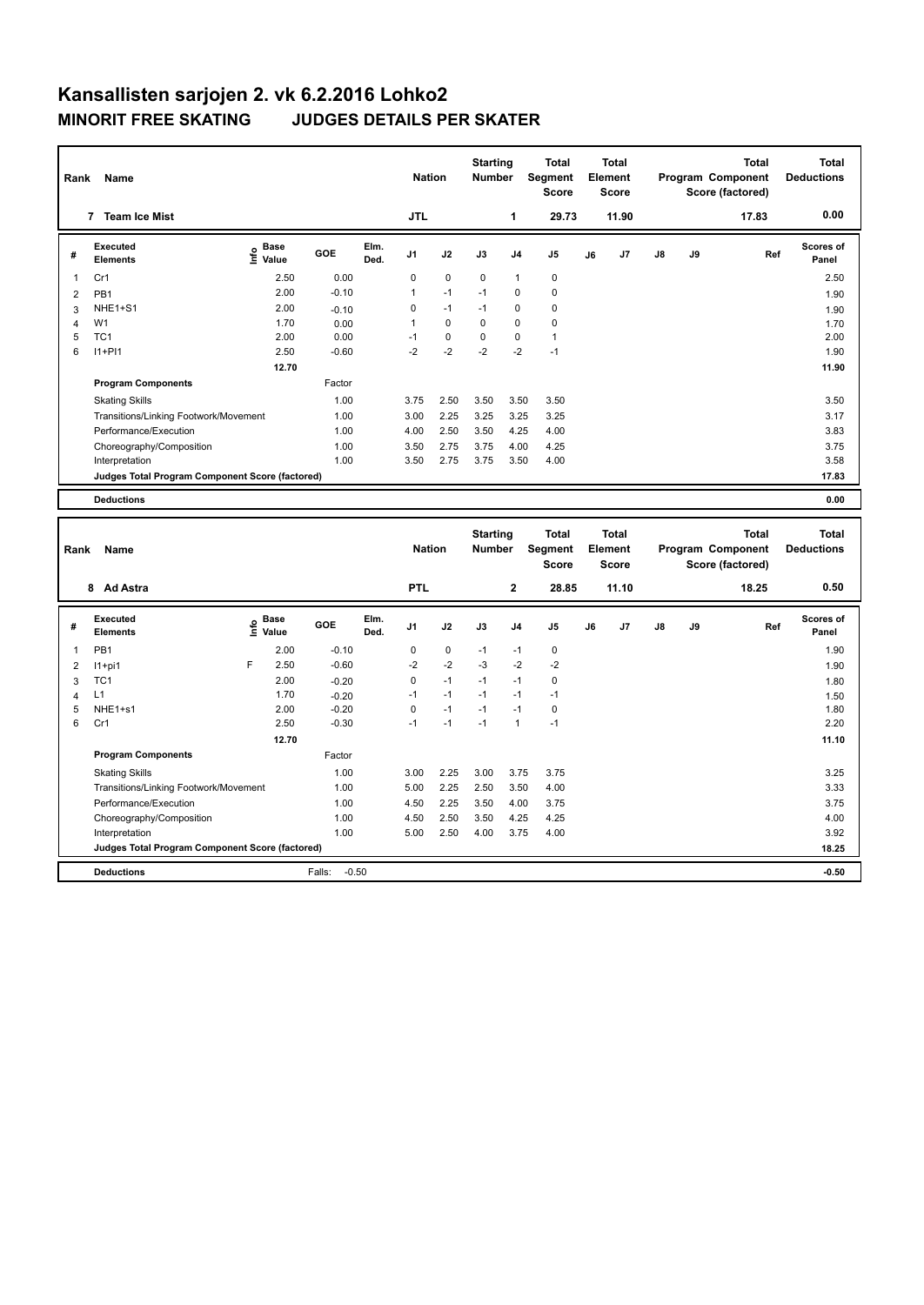| Rank           | Name                                            |      |                      |                    |              | <b>Nation</b> |             | <b>Starting</b><br><b>Number</b> |                | <b>Total</b><br>Segment<br><b>Score</b> |    | <b>Total</b><br>Element<br><b>Score</b> |    |    | <b>Total</b><br>Program Component<br>Score (factored) |     | <b>Total</b><br><b>Deductions</b> |
|----------------|-------------------------------------------------|------|----------------------|--------------------|--------------|---------------|-------------|----------------------------------|----------------|-----------------------------------------|----|-----------------------------------------|----|----|-------------------------------------------------------|-----|-----------------------------------|
|                | 9 Team White Pearl                              |      |                      |                    |              | <b>KOUJT</b>  |             |                                  | 11             | 25.17                                   |    | 10.17                                   |    |    | 16.00                                                 |     | 1.00                              |
| #              | <b>Executed</b><br><b>Elements</b>              |      | e Base<br>E Value    | GOE                | Elm.<br>Ded. | J1            | J2          | J3                               | J <sub>4</sub> | J5                                      | J6 | J7                                      | J8 | J9 |                                                       | Ref | Scores of<br>Panel                |
| 1              | Cr1                                             |      | 2.50                 | $-0.10$            |              | $\mathbf{1}$  | $-1$        | $\mathbf 0$                      | $-1$           | $\mathbf 0$                             |    |                                         |    |    |                                                       |     | 2.40                              |
| $\overline{2}$ | PB <sub>1</sub>                                 |      | 2.00                 | $-0.20$            |              | 1             | $-1$        | $-1$                             | $\mathbf 0$    | $-1$                                    |    |                                         |    |    |                                                       |     | 1.80                              |
| 3              | L1                                              |      | 1.70                 | 0.07               |              | 1             | $-1$        | 0                                | $\mathbf 0$    | $\mathbf{1}$                            |    |                                         |    |    |                                                       |     | 1.77                              |
| $\overline{4}$ | NHEB+s1                                         |      | 1.70                 | $-0.20$            |              | 0             | $-1$        | $-1$                             | $\mathbf 0$    | $-1$                                    |    |                                         |    |    |                                                       |     | 1.50                              |
| 5              | <b>TCB</b>                                      |      | 1.00                 | $-0.20$            |              | $\mathbf 0$   | $-1$        | $-1$                             | $-1$           | $-1$                                    |    |                                         |    |    |                                                       |     | 0.80                              |
| 6              | $11+pi1$                                        |      | 2.50                 | $-0.60$            |              | $-1$          | $-2$        | $-2$                             | $-2$           | $-2$                                    |    |                                         |    |    |                                                       |     | 1.90                              |
|                |                                                 |      | 11.40                |                    |              |               |             |                                  |                |                                         |    |                                         |    |    |                                                       |     | 10.17                             |
|                | <b>Program Components</b>                       |      |                      | Factor             |              |               |             |                                  |                |                                         |    |                                         |    |    |                                                       |     |                                   |
|                | <b>Skating Skills</b>                           |      |                      | 1.00               |              | 3.50          | 2.00        | 2.75                             | 3.50           | 3.25                                    |    |                                         |    |    |                                                       |     | 3.17                              |
|                | Transitions/Linking Footwork/Movement           |      |                      | 1.00               |              | 3.75          | 1.50        | 2.50                             | 3.25           | 3.00                                    |    |                                         |    |    |                                                       |     | 2.92                              |
|                | Performance/Execution                           |      |                      | 1.00               |              | 3.50          | 1.75        | 3.00                             | 3.50           | 3.50                                    |    |                                         |    |    |                                                       |     | 3.33                              |
|                | Choreography/Composition                        |      |                      | 1.00               |              | 3.25          | 2.00        | 3.25                             | 3.50           | 3.75                                    |    |                                         |    |    |                                                       |     | 3.33                              |
|                | Interpretation                                  |      |                      | 1.00               |              | 4.50          | 1.50        | 3.25                             | 3.50           | 3.00                                    |    |                                         |    |    |                                                       |     | 3.25                              |
|                | Judges Total Program Component Score (factored) |      |                      |                    |              |               |             |                                  |                |                                         |    |                                         |    |    |                                                       |     | 16.00                             |
|                | <b>Deductions</b>                               |      |                      | $-1.00$<br>Falls:  |              |               |             |                                  |                |                                         |    |                                         |    |    |                                                       |     | $-1.00$                           |
|                |                                                 |      |                      |                    |              |               |             |                                  |                |                                         |    |                                         |    |    |                                                       |     |                                   |
|                |                                                 |      |                      |                    |              |               |             |                                  |                |                                         |    |                                         |    |    |                                                       |     |                                   |
| Rank           | Name                                            |      |                      |                    |              | <b>Nation</b> |             | <b>Starting</b><br>Number        |                | <b>Total</b><br>Segment<br><b>Score</b> |    | <b>Total</b><br>Element<br><b>Score</b> |    |    | <b>Total</b><br>Program Component<br>Score (factored) |     | <b>Total</b><br><b>Deductions</b> |
|                | 10 Ice Attraction                               |      |                      |                    |              | <b>KULS</b>   |             |                                  | 8              | 22.52                                   |    | 10.10                                   |    |    | 14.42                                                 |     | 2.00                              |
| #              | <b>Executed</b><br><b>Elements</b>              | ١mfo | <b>Base</b><br>Value | GOE                | Elm.<br>Ded. | J1            | J2          | J3                               | J <sub>4</sub> | J5                                      | J6 | J7                                      | J8 | J9 |                                                       | Ref | Scores of<br>Panel                |
| 1              | PB <sub>1</sub>                                 | F    | 2.00                 | $-0.90$            |              | $-3$          | $-2$        | $-3$                             | $-3$           | $-3$                                    |    |                                         |    |    |                                                       |     | 1.10                              |
|                |                                                 |      |                      |                    |              | 0             | $\mathbf 0$ | 0                                | $\mathbf 0$    | $\Omega$                                |    |                                         |    |    |                                                       |     |                                   |
| $\overline{2}$ | W <sub>1</sub><br>NHE1+s1                       |      | 1.70<br>2.00         | 0.00               |              | 0             | $-2$        | $-2$                             | $-1$           | $-1$                                    |    |                                         |    |    |                                                       |     | 1.70                              |
| 3              | $11 + piB$                                      | F    | 2.00                 | $-0.40$            |              | -3            | $-2$        | $-2$                             | $-2$           | $-2$                                    |    |                                         |    |    |                                                       |     | 1.60                              |
| 4<br>5         | TC <sub>1</sub>                                 |      | 2.00                 | $-0.60$<br>$-0.10$ |              | 0             | $-1$        | 0                                | $-1$           | $\pmb{0}$                               |    |                                         |    |    |                                                       |     | 1.40<br>1.90                      |
| 6              | Cr1                                             |      | 2.50                 | $-0.10$            |              | 0             | $-1$        | 0                                | $-1$           | $\pmb{0}$                               |    |                                         |    |    |                                                       |     | 2.40                              |
|                |                                                 |      | 12.20                |                    |              |               |             |                                  |                |                                         |    |                                         |    |    |                                                       |     | 10.10                             |
|                | <b>Program Components</b>                       |      |                      | Factor             |              |               |             |                                  |                |                                         |    |                                         |    |    |                                                       |     |                                   |
|                | <b>Skating Skills</b>                           |      |                      | 1.00               |              | 3.50          | 2.00        | 3.25                             | 3.50           | 2.75                                    |    |                                         |    |    |                                                       |     | 3.17                              |
|                | Transitions/Linking Footwork/Movement           |      |                      | 1.00               |              | 3.00          | 1.75        | 3.00                             | 2.75           | 2.50                                    |    |                                         |    |    |                                                       |     | 2.75                              |
|                | Performance/Execution                           |      |                      | 1.00               |              | 2.50          | 1.50        | 3.00                             | 2.25           | 2.50                                    |    |                                         |    |    |                                                       |     | 2.42                              |
|                | Choreography/Composition                        |      |                      | 1.00               |              | 3.25          | 1.75        | 3.50                             | 3.50           | 3.25                                    |    |                                         |    |    |                                                       |     | 3.33                              |
|                | Interpretation                                  |      |                      | 1.00               |              | 2.75          | 1.25        | 3.25                             | 2.75           | 2.75                                    |    |                                         |    |    |                                                       |     | 2.75                              |
|                | Judges Total Program Component Score (factored) |      |                      |                    |              |               |             |                                  |                |                                         |    |                                         |    |    |                                                       |     | 14.42                             |

**Deductions** Falls: -2.00 **-2.00**